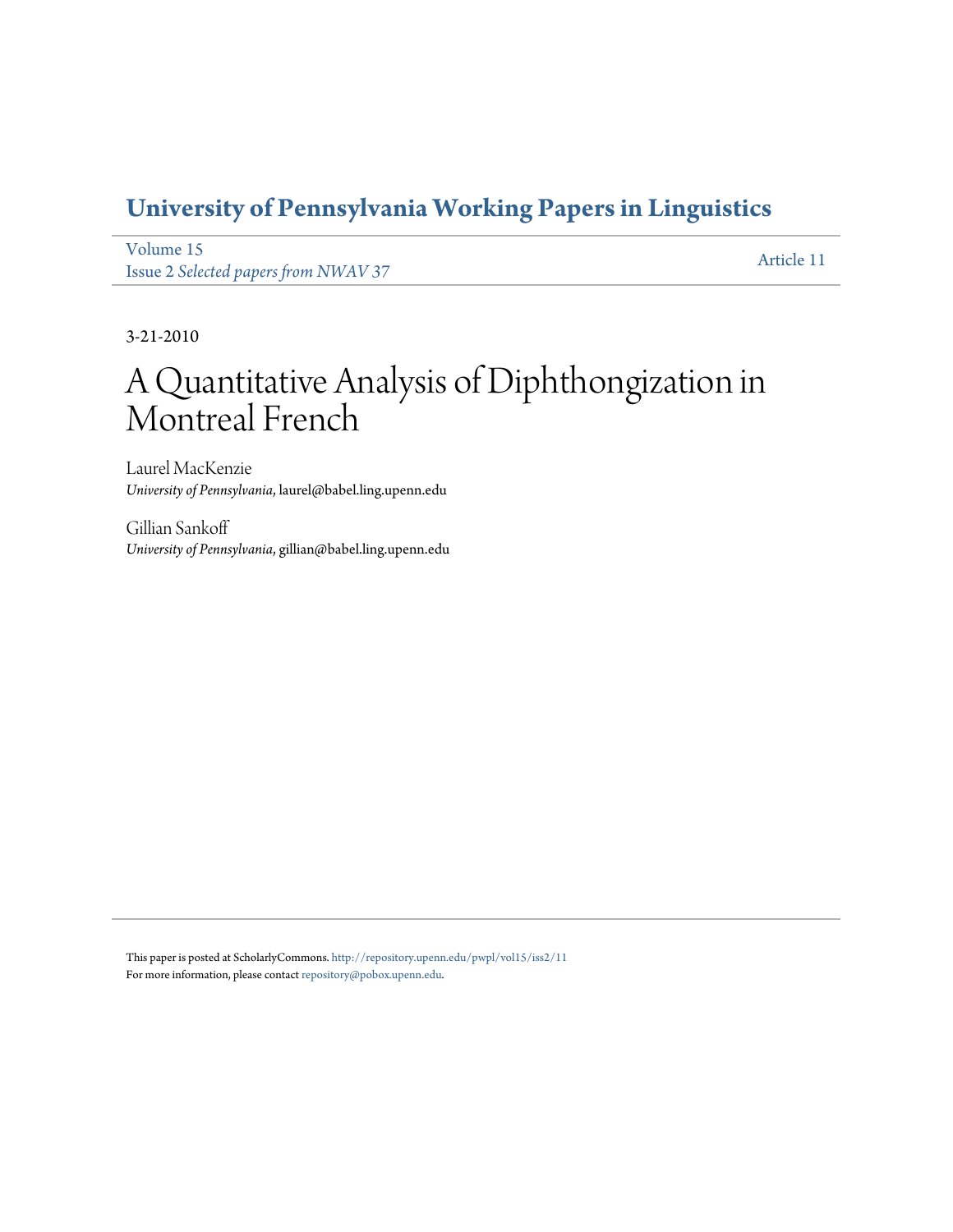# **A Quantitative Analysis of Diphthongization in Montreal French**

Laurel MacKenzie\* and Gillian Sankoff

# **1 Introduction**

Examining the progression of the  $[r] \rightarrow [R]$  shift across subsequent generations of young Montreal French speakers as well as among individual speakers tracked longitudinally, Sankoff and Blondeau (2007) were able to demonstrate that one's linguistic system does not strictly crystallize after puberty: changes later in life in the direction of the community are possible, particularly when speakers experience a change in social status.

The change examined by Sankoff and Blondeau is a categorical shift of consonant place of articulation, from apical to dorsal. It is also a change from above, being borrowed from a source outside the community. This paper examines the potential for gradient changes from below (i.e., vowel shifts) to be involved in similar longitudinal change. In keeping with previous work, we examine two matched trend samples, to provide evidence of generational change, as well as a panel of speakers tracked over their lifetimes. Along the way, we lay out the acoustic correlates of the Montreal French vowel system, in order to better situate the changes we examine.

## **2 Design and Methodology**

This paper makes use of data from three major studies of Montreal French: Sankoff, et al. 1976, which sampled 120 speakers in 1971; Thibault and Vincent 1990, carried out in 1984, which resampled 60 of the 1971 speakers as well as an additional 12 younger speakers; and Vincent, et al. 1995, carried out in 1995, which sampled 12 speakers who had been interviewed in 1971 and 1984, and 2 speakers who had been interviewed in 1984 only. Access to data from the 12 speakers who were sampled three times, plus data on the community (made possible by cohorts of young speakers sampled in 1971 and 1984) has allowed us to carry out panel and trend comparisons.

In addition to examining a variable process of long vowel diphthongization in the dialect, we also examine the overall vowel system of Quebec French. Though the vowel system has been extensively studied by phonologists (Walker 1984 and Dumas 1987, among others), little acoustic phonetic work has been done on Quebec French, and the phonetic correlates of the vowels have not yet been reported in the literature. In this paper, then, we examine short vowels as well as long, to provide acoustic benchmarks of the vowel system.

#### **2.1 Sample**

Of the twelve speakers who were interviewed three times across their lives, two working class, two middle class, and two upper-middle class speakers were selected to be analyzed, forming a panel of six, equally divided between the sexes (one male and one female per class group). Judgments of "class" were based on the Linguistic Marketplace Index (LMI) scores (Sankoff and Laberge, 1978) assigned to speakers at the time of recording, with "working class" (WC) being defined as LMI 0–40, "middle class" (MC) LMI 40–75, and "upper-middle class" (UMC) LMI 75– 100. Speakers were matched for age to the extent possible. The panel sample is shown in Table 1.

Additionally, data were collected from a subsample of 1971 speakers and a subsample of 1984 speakers to allow for a trend comparison. To the extent possible, these subsamples were matched for age, sex, and social class, to facilitate real-time comparisons between the two. Each trend sample comprised six speakers, one male and one female from each class group (working class, middle class, upper-middle class). Unfortunately, the survey of the community performed in 1995 included no speakers younger than 28, so a third matched trend sample from 1995 was not possible. The breakdown of the two trend samples is provided in Table 2.

 <sup>\*</sup> Thanks to Bill Labov, Michael Friesner, and audiences at NWAV 37, LSA 2009, and CVC III.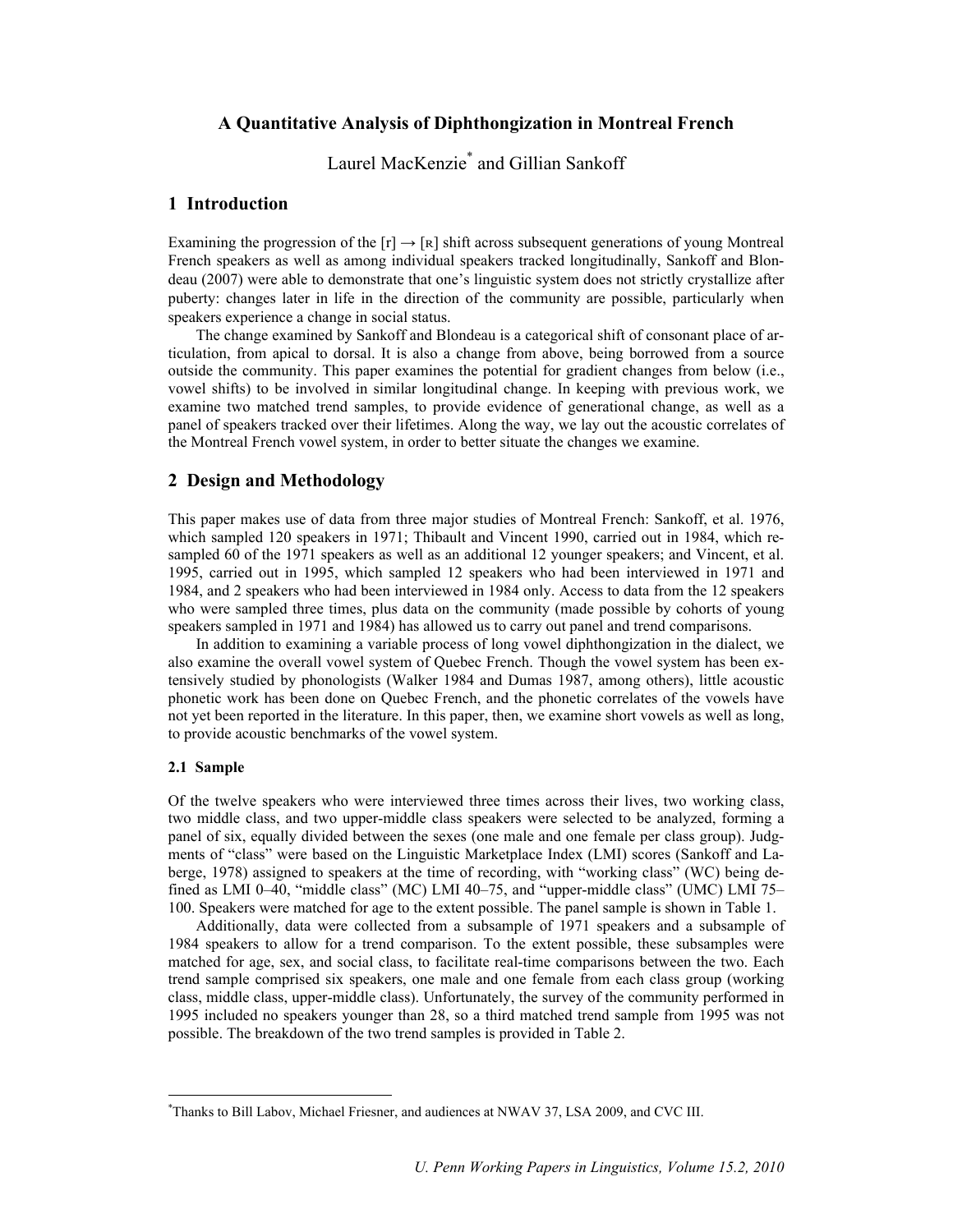| Speaker name <sup>1</sup> and |      |              |          |          |          |
|-------------------------------|------|--------------|----------|----------|----------|
| Corpus ID                     | Sex. | LMI          | 1971 Age | 1984 Age | 1995 Age |
| Lysiane B. $(007)$            | F    | 9 $(WC^+)^2$ | 24       | 37       | 48       |
| Paul G.<br>(002)              | М    | $9$ (WC)     | 25       | 38       | 49       |
| Louise C.<br>(008)            | F    | 55 (MC)      | 29       | 42       | 53       |
| Ghislain N. (013)             | М    | 67 (MC)      | 20       | 33       | 44       |
| Claire R.<br>(049)            | F    | 75 (UMC)     | 16       | 29       | 40       |
| Charles P.<br>(117)           | М    | 100 (UMC)    | 22       | 35       | 46       |

Table 1: Composition of panel.

| Speaker name and    |               |     | Speaker name        |              |     |  |  |  |  |
|---------------------|---------------|-----|---------------------|--------------|-----|--|--|--|--|
| Corpus ID           | SEX; LMI      | Age | $&$ ID., 1984       | Sex: LMI     | Age |  |  |  |  |
| Ginette G.<br>(106) | F: 4(WC)      | 19  | Camille C.<br>(129) | F: 20 (WC)   | 15  |  |  |  |  |
| Michel L.<br>(052)  | M; 5(WC)      | 23  | Edouard A. $(132)$  | $M$ ; 0 (WC) | 16  |  |  |  |  |
| Hélène R.<br>(112)  | F: 74 (MC)    | 20  | Johanne P. $(127)$  | F: 75(MC)    | 17  |  |  |  |  |
| Germain T. (088)    | M; 53 (MC)    | 19  | Yannick C. $(126)$  | M; 70 (MC)   | 17  |  |  |  |  |
| Mireille T. $(070)$ | $F: 92$ (UMC) | 27  | Laure T.<br>(124)   | F: 90 (UMC)  | 20  |  |  |  |  |
| Bernard L.<br>(087) | M; 85 (UMC)   | 18  | François A. (122)   | M; 85 (UMC)  | 15  |  |  |  |  |

Table 2: Composition of 1971 and 1984 trend samples.

#### **2.2 Coding and Normalization**

Data were collected both from vowels in non-lengthening contexts and vowels in lengthening contexts. Vowels in non-lengthening contexts were defined as those presented in Table 3.<sup>3</sup>

| $\mathbf{i}$  | <i>qui</i> 'who'      |       | lu 'read'            | u              | <i>coup</i> 'blow'  |
|---------------|-----------------------|-------|----------------------|----------------|---------------------|
| I(iC)         | <i>quitte</i> 'leave' | Y(VC) | <i>lutte</i> 'fight' | U(1C)          | <i>coupe</i> 'cut'  |
| e             | <i>fee</i> 'fairy'    | ø     | jeu 'game'           |                | <i>pot</i> 'pot'    |
| $\varepsilon$ | <i>fait</i> 'fact'    | œ     | jeune 'young'        | $\mathfrak{O}$ | <i>poste</i> 'post' |
| a             | <i>patte</i> 'paw'    |       |                      | $\alpha$ #     | là 'there'          |

Table 3: Vowels coded in non-lengthening contexts.

Five tokens per speaker per interview were collected for each of the above vowels. Nonlengthened vowels were coded by taking a single measurement from the midpoint of the vowel, approximately 20 ms away from formant transitions out of or into the surrounding consonants, following the procedure in Labov, Ash, and Boberg 2006.

Vowels in lengthening contexts were defined as those in Table 4. (Lengthening contexts are described in Section 3.1.) Fifteen tokens per speaker per speech sample were collected for each of the above vowels. Long vowels were coded by taking a single measurement from the nucleus (the initial steady state after any formant transitions out of the preceding consonant) and from the offglide (the final steady state before any transitions into the following consonant).

*Le Glossaire du parler français au Canada* was used as a reference when coding. Forms that were not in that volume were found in *Harrap's New Shorter French and English Dictionary*.

 $\frac{1}{1}$ <sup>1</sup>All names are pseudonyms.

<sup>2</sup> Lysiane B. was a member of Sankoff and Blondeau's (2007) panel sample as well; they describe her as "a case of exceptional upward social mobility" (consult their paper for more details of her social situation). For this reason, we abbreviate her social class as "WC+".

<sup>&</sup>lt;sup>3</sup>Though the French vowel system also contains contrastive /ə/ (e.g. /zə/ 'I' ~ /zø/ 'game'), /ə/ was not measured as it appears in very few stressed tokens.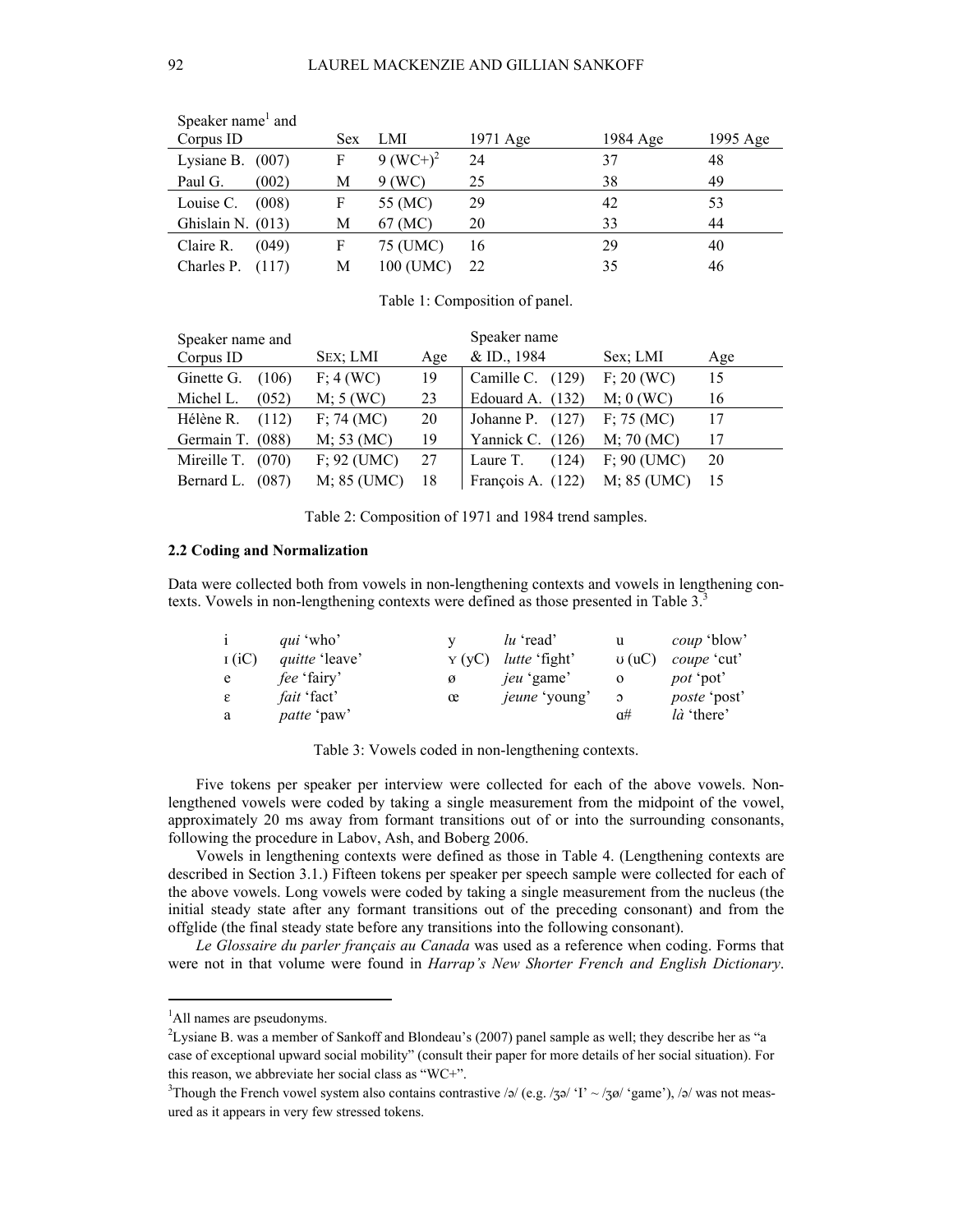Outliers were checked aurally and acoustically.

We follow much of the literature (Dumas 1981, Gess 2008) in assuming that, despite a small number of length-induced minimal pairs (e.g., [fɛt] 'fact'/[fɛːt] 'party', [mɛtʀ] 'to put'/[mɛːtʀ] 'master'), length is not contrastive in Montreal French: as Dumas (1981) notes, the few contrasts "n'ont pas dans la langue le statut général et largement productif des grandes oppositions vocaliques" (4). When referring to long and other unstable vowels in this paper, we follow the traditional sociolinguistic convention of notating a variable in parentheses: e.g.,  $(\varepsilon)$  represents the long vowel found in words like *fête* 'party' and *faire* 'to make'.

| i:              | <i>sourire</i> 'smile' |            | sûr 'sure'         | u:              | <i>cours</i> 'course'             |
|-----------------|------------------------|------------|--------------------|-----------------|-----------------------------------|
|                 |                        |            |                    |                 | <i>chose</i> 'thing' <sup>4</sup> |
| $\varepsilon$ : | <i>père</i> 'father'   | $\alpha$ : | <i>peur</i> 'fear' | $\mathcal{D}$ : | alors 'so'                        |
|                 |                        |            |                    |                 | <i>art</i> 'art'                  |

Table 4: Vowels coded in lengthening contexts.

In order to facilitate comparisons across the speech community, values were log-mean normalized (Nearey 1977). For each of the six speakers on the panel, tokens from the three separate years in which they were recorded were pooled and normalized as if they had been produced by a single speaker, rather than by three separate speakers.

## **3 Diphthongization in Montreal French**

#### **3.1 Phonetic Background**

In Montreal French, a process of diphthongization affects long vowels (Santerre and Millo 1978, Dumas 1981). Long vowels come from two sources: (1) vowels may be inherently long, due to historical loss of \*s (e.g. *même* 'same' < \**mesm*) or simplification of a geminate (e.g., *baisse*); (2) vowels may be allophonically lengthened when preceding  $/R/$  or one of the voiced fricatives  $/V$ , z,  $\gamma$ ; these consonants are known as "consonnes allongeantes" (lengthening consonants). Diphthongization is said to affect the following vowels when stressed (Dumas 1981; see Côté 2008 for a discussion of diphthongs in unstressed position), non-final, and lengthened.<sup>5</sup>

| 1 y u |
|-------|
| e ø o |
| εœρ   |
| a     |

The potential of high vowels to be diphthongized is debated: though Dumas includes them in a chart of vowels that may be diphthongized (13), Santerre and Millo note that "high vowels […] do not present diphthongized variants but only a variation in quality" (174). The idea that high vowels may be exempt from lengthening and diphthongization is similarly put forward by Gess (2008), who points out the negative correlation between vowel height and inherent duration noted in acoustic studies. Shorter durations of high vowels could prevent diphthongization from occurring, even in lengthening environments. Walker (1984:61) does provide diphthongal variants for the high vowels, but he notates them as  $[ij, \ddot{u}q, \dot{w}j]$ : i.e., with an offglide but no concomitant lowering of the nucleus. Diphthongization of high vowels will be further explored in Section 4.

Diphthongization involves lowering of the vowel nucleus and addition of a raised offglide. Dumas provides the following diphthongized variants of the long vowels given above:

 $\frac{1}{4}$  $\frac{4}{0}$  is long regardless of following consonant.

<sup>5</sup> Nasalized vowels also undergo diphthongization (Dumas 1981), but will not be considered here.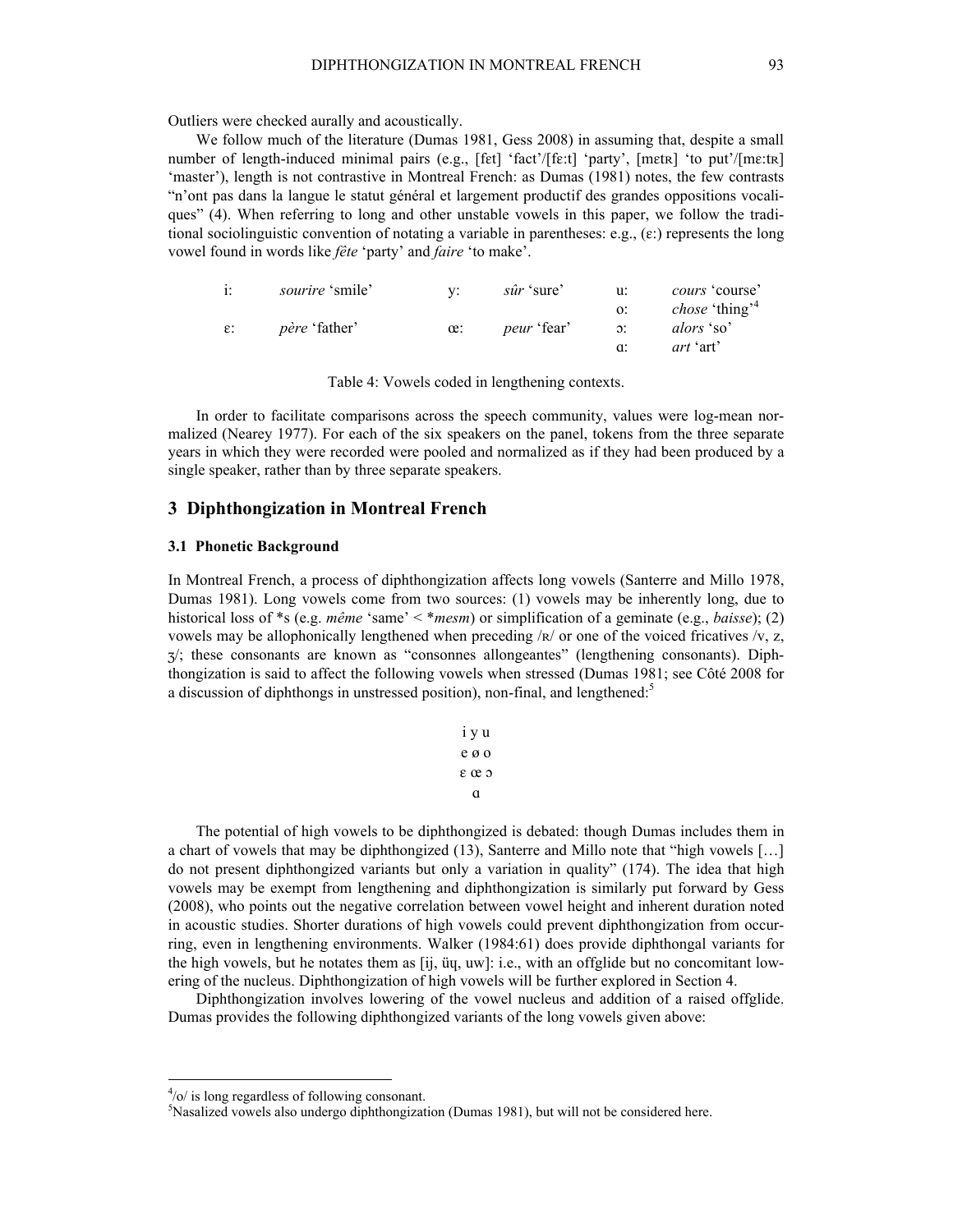$I^i Y^y U^u$  $\epsilon^i$   $\alpha^y$   $\mathfrak{I}^u$  $a^i$   $a^y$   $a^u$  $a^{\mathrm{u}}$ 

For each vowel, Dumas maintains that the nucleus of the diphthongized variant "s'ouvre et descend d'un degré dans l'échelle d'aperture," while the offglide "se ferme et tend vers la voyelle fermée homorganique" (12). The nature of the nuclei and offglides will be examined in Section 4.

#### **3.2 Sociolinguistic Background**

Santerre and Millo (1978) impressionistically coded eight diphthongs ( $\alpha$ , œR, 3, az, wa, a, ɔR, o $\beta$ ) collected from working and middle class speakers interviewed in the 1971 Sankoff-Cedergren corpus. They found diphthongization to be affected by sex, social class, and age. For all vowels, diphthongization was found to be more common among the working class than the middle class, leading the authors to conclude that "diphthongization is slightly in progress among the working class speakers and […] regressing except for /o/ among middle class speakers" (179). In some cases, they note "a reduction in the degree of diphthongization" (184).

Cedergren, et al. (1981) also studied diphthongization via impressionistic coding in the 1971 Sankoff-Cedergren corpus, and analyzed two long vowels,  $(\alpha \mathbf{r})$  and  $(\alpha)$ , as diphthongizing in apparent time Of the two,  $(o)$  is the more recent process: they date the introduction of  $(o)$ ; diphthongization to 1940-1945, with (œʀ) diphthongization having been introduced at least ten years before. Yaeger-Dror (1989) extends this analysis by examining  $(\epsilon)$  and  $(\infty)$ , attributing the appearance of their diphthongal variants to working class women before the First World War.

Yaeger-Dror (1994) is notable for providing the first evidence of longitudinal change in Montreal French vowels. Her work (see also Yaeger 1979, Yaeger-Dror 1996) is also unique in the literature in using acoustic measurements rather than impressionistic coding, though these measurements are not reported in the 1994 paper. Her regression analysis finds apparent time as well as real time change: those speakers who were sampled across their lifetimes "advance their dialect toward a newer phonology well into middle age" (286). However, since the report groups  $(\epsilon, \rho, \alpha)$ ; together, it is not clear which individual vowels these speakers were advancing.

#### **4 The Montreal French Vowel System**

The first goal of this paper is to provide quantitative measurements of the vowels of Montreal French, in order to provide a frame of reference in which to situate further analysis of diphthongs. After coding and normalization, data from all speakers were pooled, and vowels were plotted using a version of the Plotnik software designed for French. The means of all speakers' normalized tokens for each vowel were calculated and are indicated by colored circles in Figure 1.

A number of features of the dialect are evident in Figure 1. First of all, the process of vowel laxing (Walker, 1984; Dumas, 1987) is clearly indicated by the vowels in closed syllables (notated as "iC, üC, ouC"), which are found to be significantly lower and less peripheral than their open syllable counterparts by means of a t-test:

|            | [iC]        | /i/  | <i>p</i> -value | $\lceil \mathbf{v} \mathbf{C} \rceil$ | /v,  | <i>p</i> -value | [uC] | /u  | <i>p</i> -value |
|------------|-------------|------|-----------------|---------------------------------------|------|-----------------|------|-----|-----------------|
| (Hz)<br>F1 | 458         | 381  | < 001           | 441                                   | 378  | < 001           | 457  | 367 | < 001           |
| $F2$ (Hz)  | 1994        | 2343 | < 001           | 739                                   | 1939 | < 001           | 1270 | 971 | < 001           |
| N          | 52<br>1 J J | 168  |                 | 159                                   | 45   |                 | 160  | 153 |                 |

Table 5: Comparison of laxed (closed) and open vowels.

A process of low vowel backing in open syllables (Walker, 1984) is also evident by the high, back position of word-final  $\alpha$  (notated as "a#").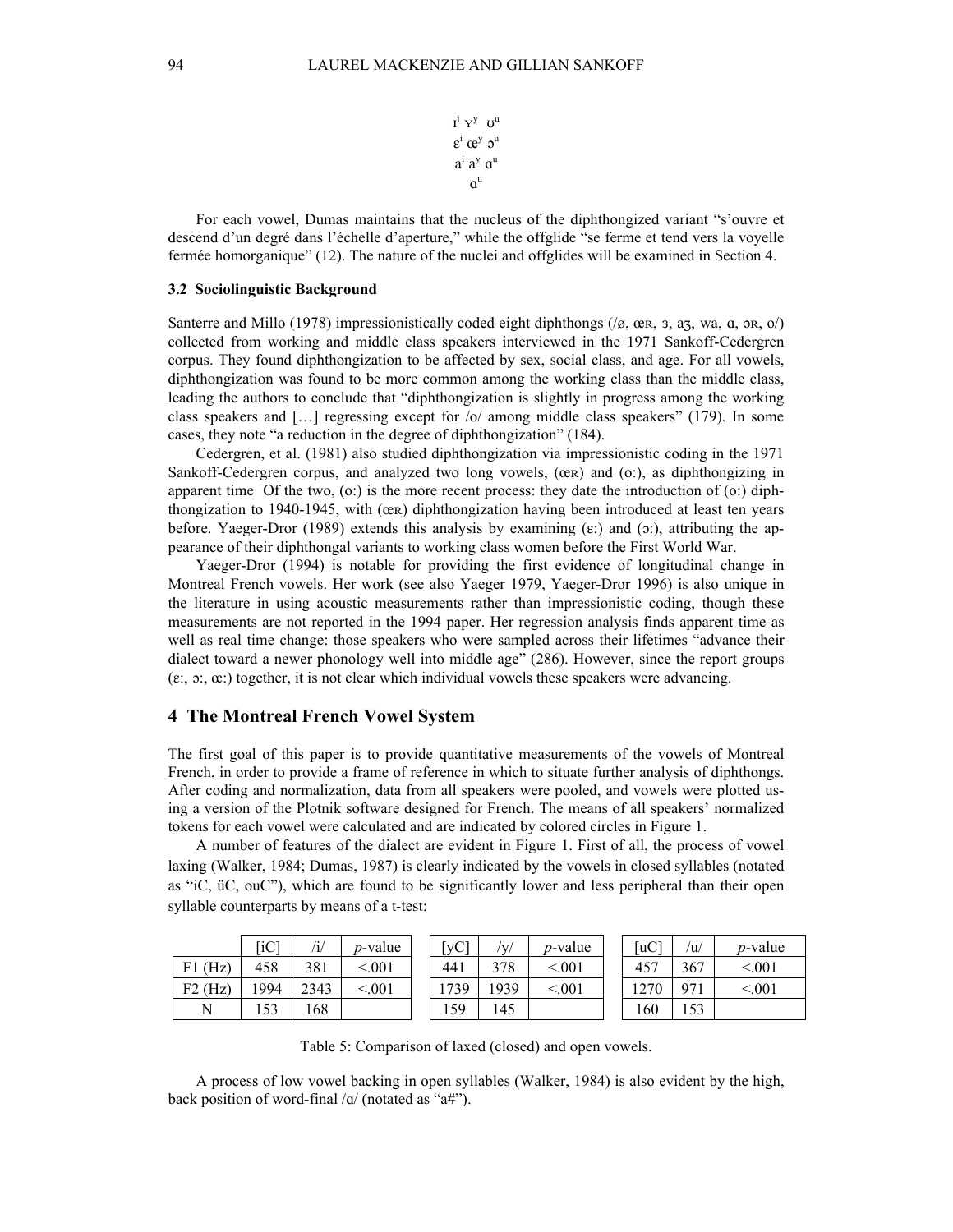

Figure 1: Mean long and short vowels of all interviewed speakers (normalized values).

Each long vowel's nucleus is found to be significantly different on at least the height dimension from its short counterpart by means of a t-test as shown in Table 6. It can thus be stated with confidence that high vowels do undergo a process of lowering in lengthening contexts.

|              | E)   | /i/  | $p$ -value | ີ ε:ົ | /ε/  | $p$ -value | $(v^{\dagger})$<br>$\sim$ | $\mathbf{v}$ | <i>p</i> -valu |
|--------------|------|------|------------|-------|------|------------|---------------------------|--------------|----------------|
| (Hz)<br>' F1 | 424  | 381  | < 001      | 648   | 568  | < 001      | 441                       | 378          | < 0.01         |
| (Hz)<br>F2   | 2147 | 2343 | < 001      | 1761  | 1854 | < 0.01     | 1611                      | 1939         | < 0.01         |
| N            | 452  | 168  |            | - 74  | 186  |            | 324                       | 145          |                |

| $(\epsilon)$ | /ɛ/  | <i>p</i> -valu |
|--------------|------|----------------|
| 648          | 568  | < 0.01         |
| 1761         | 1854 | < 0.01         |
|              |      |                |

| (i)  | /i/  | $p$ -value | $[\epsilon:$ | Ιεı  | $p$ -value | $'V$ :  | 'V/  | <i>p</i> -value |
|------|------|------------|--------------|------|------------|---------|------|-----------------|
| 424  | 381  | < 0.01     | 648          | 568  | < 0.01     | 441     | 378  | < 0.01          |
| .147 | 2343 | < 0.01     | 761          | 1854 | < 0.01     | $161_1$ | 1939 | < 0.01          |
| 452  | 168  |            | 574          | 186  |            | 324     | 145  |                 |

|            | $\alpha$ : | $\alpha$    | <i>p</i> -value | (u:) | 'u/         | <i>p</i> -value | $\overline{0}$ : | $\sigma$ | <i>p</i> -valu |
|------------|------------|-------------|-----------------|------|-------------|-----------------|------------------|----------|----------------|
| (Hz)<br>F1 | 667        | 417         | < 001           | 429  | 367         | < 001           |                  | 416      | < 001          |
| $F2$ (Hz)  | 1495       | 709         | < 001           | 957  | Q71         | n.s.            | 1030             | 913      | $\leq 001$     |
| N          | 467        | 52<br>1 J J |                 | 382  | 53<br>1 J J |                 | 428              | 158      |                |

| (u) | /u/ | $p$ -Va      |
|-----|-----|--------------|
| 429 | 367 | ſ            |
| 957 | 971 | $\mathbf{n}$ |
| 38C |     |              |

| $(\alpha)$ | $\alpha$ | $p$ -value | (u:        | 'w  | $p$ -value | (0)  | $\sigma'$ | <i>p</i> -value |
|------------|----------|------------|------------|-----|------------|------|-----------|-----------------|
| 667        | 417      | < 001      | 429        | 367 | < 001      |      | 416       | < 0.01          |
| 1495       | 709      | < 001      | 957        | 971 | n.s.       | 1030 | 913       | < 001           |
| 467        |          |            | າ ດາ<br>^^ |     |            |      | 58        |                 |

Table 6: Comparison of long and short vowels.

Mean glide targets for each long vowel were also calculated, and are plotted in Figure 2. Glide targets are indicated by heavy-outlined circles and connected to their nuclei by an arrow (unless the two are especially close together).



Figure 2: Mean nuclei and glide targets (outlined in black) for all speakers' long vowels.

Table 7 shows the results of t-tests comparing long vowel nuclei to their glides. These results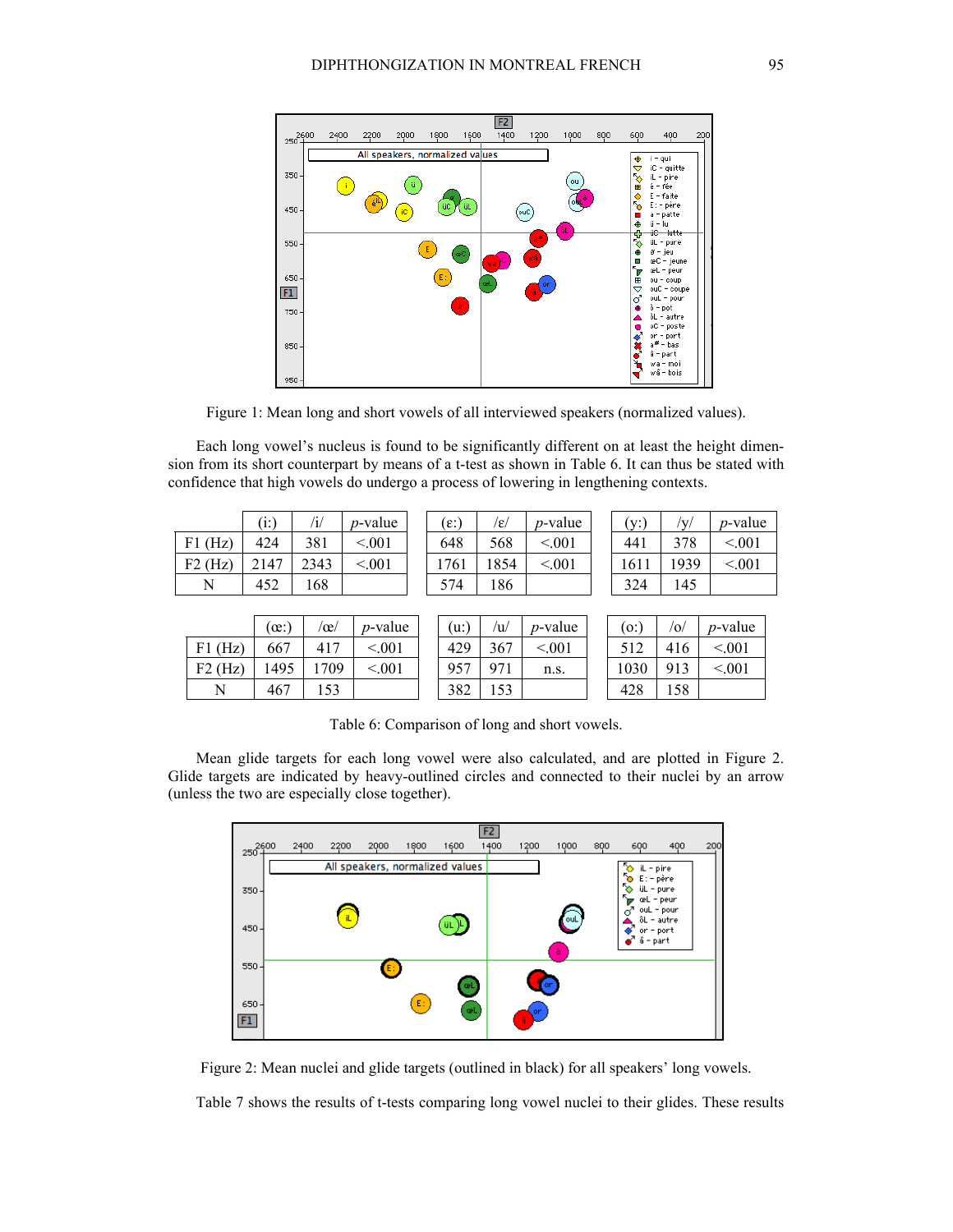must be interpreted with caution, because degree of diphthongization (and thus nucleus/offglide displacement) varies depending on a speaker's social profile and word stress (Santerre and Millo 1978, Yaeger-Dror 1994). However, some broad conclusions can still be drawn. The assumption in the literature that high vowels do not diphthongize is not fully borne out by these data, as the offglides of  $(i:)$ ,  $(y:)$ , and  $(u:)$  do differ significantly from their nuclei on one dimension, but high vowels are clearly less diphthongized than non-high ones, as they display much shorter trajectories. The effects of diphthongization are thus shown most clearly, as noted by Yaeger-Dror (1996), in mid and low vowels, all of which, with the exception of  $(\alpha)$ ; show significant differences between nucleus and offglide on both F1 and F2. An interesting pattern of symmetry can be noted: the front mid vowel  $(\varepsilon)$  glides up and to the front, the front rounded (and thus more centralized) vowel  $(\alpha)$ : glides up only, and the back mid and low vowels  $(\alpha)$ ;  $(\alpha)$ , and  $(\alpha)$ ; glide up and to the back. There may thus be a general principle at work which seeks to maintain identical values of [±front] in nuclei and their accompanying offglides.

|           | (i:) | glide | <i>p</i> -value | $\epsilon$ :) | glide | <i>p</i> -value | (v:  | glide | <i>p</i> -value |
|-----------|------|-------|-----------------|---------------|-------|-----------------|------|-------|-----------------|
| $F1$ (Hz) | 424  | 412   | < 01            | 648           | 556   | < 001           | 441  | 438   | n.s.            |
| $F2$ (Hz) | 2147 | 2143  | n.s.            | 1761          | 1920  | < 001           | 1611 | 561   | < 01            |
| N         | 452  | 449   |                 | 574           | 570   |                 | 324  | 324   |                 |
|           |      |       |                 |               |       |                 |      |       |                 |

|            | (œ:  | glide | <i>p</i> -value | u:  | glide    | <i>p</i> -value | [0:  | glide | <i>p</i> -valu |
|------------|------|-------|-----------------|-----|----------|-----------------|------|-------|----------------|
| (Hz)<br>F1 | 667  | 600   | < 001           | 429 | 414      | ${<}005$        |      | 436   | 0.001          |
| F2<br>(Hz) | 1495 | .504  | n.s.            | 957 | 954      | n.s.            | 1030 | 966   | < 0.01         |
| N          | 467  | 467   |                 | 382 | 277<br>╯ |                 | 428  | 422   |                |

| . 147         | 2143  | n.s.       | 1701 | 1920  | $\sim$ UU $\sim$ | 1011 | 1201  | $\leq$ .U1      |
|---------------|-------|------------|------|-------|------------------|------|-------|-----------------|
| 452           | 449   |            | 574  | 570   |                  | 324  | 324   |                 |
|               |       |            |      |       |                  |      |       |                 |
| $(e^{\cdot})$ | glide | $p$ -value | (u:) | glide | <i>p</i> -value  | (0)  | glide | <i>p</i> -value |
| 667           | 600   | < 0.01     | 429  | 414   | < 0.005          | 512  | 436   | < 0.01          |
|               |       |            |      |       |                  |      |       |                 |

| (0)  | glide | <i>p</i> -value |
|------|-------|-----------------|
| 512  | 436   | < 001           |
| 1030 | 966   | < 001           |
|      |       |                 |

|            | $'$ or/ | glide | $p-value$ | $\alpha$ :/ | glide | $p-value$ |
|------------|---------|-------|-----------|-------------|-------|-----------|
| Ήz<br>F1   | 670     | 599   | < 001     | 693         | 589   | < 001     |
| (Hz)<br>F2 |         | 1078  | ${<}001$  | 1215        |       | < 001     |
| N          | 415     | 413   |           | 452         | 449   |           |

Table 7: Comparison of long vowel nuclei with their offglides.

# **5 Real Time Community Changes**

This section examines changes in the Montreal French vowel system, specifically in the degree and direction of diphthongization, that can be tracked in real time by comparing the 1971 trend sample to the matched 1984 trend sample. Identifying the changes that are being advanced by cohorts of young people will allow us to examine individuals' capacity to participate in these changes as they age.

In the case of (o:) and (œR), our analysis replicates that of Cedergren et al., the crucial difference being that we analyze acoustic measurements while they used impressionistic coding. Their results indicate increased diphthongization of (œʀ) and of (o:) (both apparently involving nucleuslowering, judging by their transcriptions).

Contra the apparent time inferences from the 1971 data of Cedergren et al., we observe no nucleus lowering in tokens of  $(\infty)$  between 1971 and 1984. Instead, the vowel has backed, and the glide target has lowered, decreasing the nucleus-glide distance (N=93 tokens analyzed in 1971, 81 tokens analyzed in 1984).<sup>6</sup> Similar changes are in evidence for the other front vowels:  $(\varepsilon)$  lowers and backs, though the degree of diphthongization remains consistent between the two years (N=133 in 1971, 103 in 1984); (y:) backs and lowers (N=43 in 1971, 44 in 1984); and (i:) lowers with decreased diphthongization (N=85 in 1971, 79 in 1984). In general, then, long front vowels seem to be undergoing real time changes of lowering, backing, and decreased diphthongization.

 <sup>6</sup> <sup>6</sup>All F1 and F2 movements reported here were found to be significant at the  $p<01$  level with a *t*-test.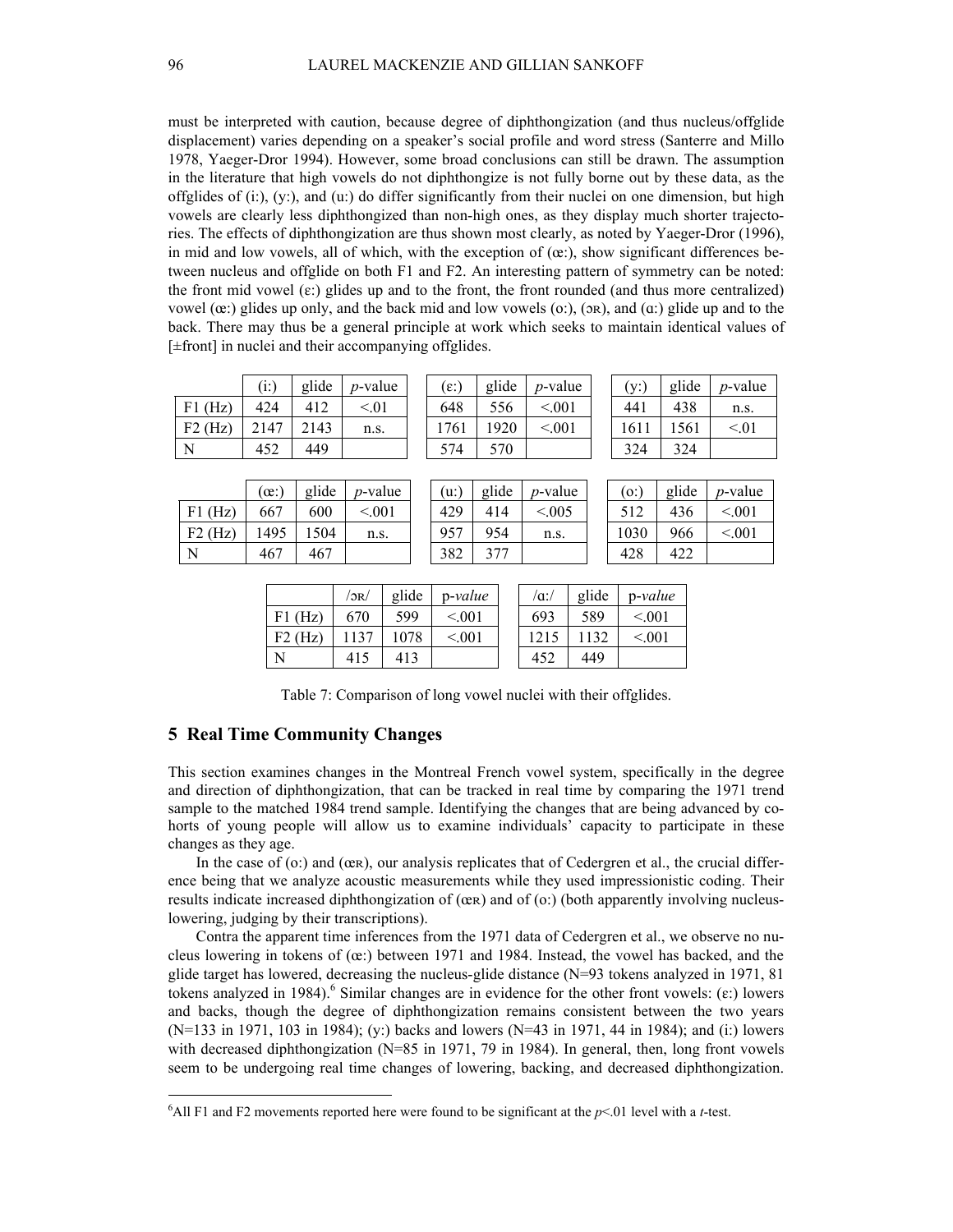Figure 3 shows mean nucleus (N) and glide (G) values for each of these four long front vowels (each with its own symbol) in 1971 (blue) and 1984 (red).

Similarly, we observe no nucleus lowering in tokens of (o:) between 1971 and 1984 ( $N=72$  in 1971, 71 in 1984). Instead, we find that the glide target lowers, decreasing the nucleus–glide distance, much as we saw for many of the front vowels examined. In fact, two other back vowels, (ɑ:) and (ɔʀ), also show this pattern of nucleus stability and decreased diphthongization between 1971 and 1984 ((ɑ:) N=93 in 1971, 98 in 1984; (ɔ:) N=72 in 1971, 76 in 1984). (u:) was not found to be involved in any significant changes apart from decreased diphthongization (N=60 in 1971, 72 in 1984). The plot in Figure 4 shows mean nucleus (N) and glide (G) values for each of these four long back vowels (each with its own symbol) in 1971 (blue) and 1984 (red).



Figure 3: Real time long front vowel changes.



Figure 4: Real time long back vowel changes.

Overall, there is a general trend for glides to move closer to their nuclei between the 1971 and 1984 trend samples: of the eight vowels analyzed, six of them display significantly decreased diphthongization between the two years. The Cedergren et al. analysis covers only the period from the early  $20<sup>th</sup>$  century through 1971, so it may be that the nucleus lowering that they found has been arrested by 1984, with a subsequent lowering of the glide among young speakers. It is also possible that reduced diphthongization reflects a stylistic difference in the 1984 corpus, in which many interviews focused on school and work, topics that may not have encouraged use of the vernacular. As for nuclei movements, there are no significant real-time changes among the back vowels; among the front vowels, we find lowering and backing.

### **6 Real Time Lifespan Changes**

Table 8 charts the six panel speakers' participation in the changes observed in the community be-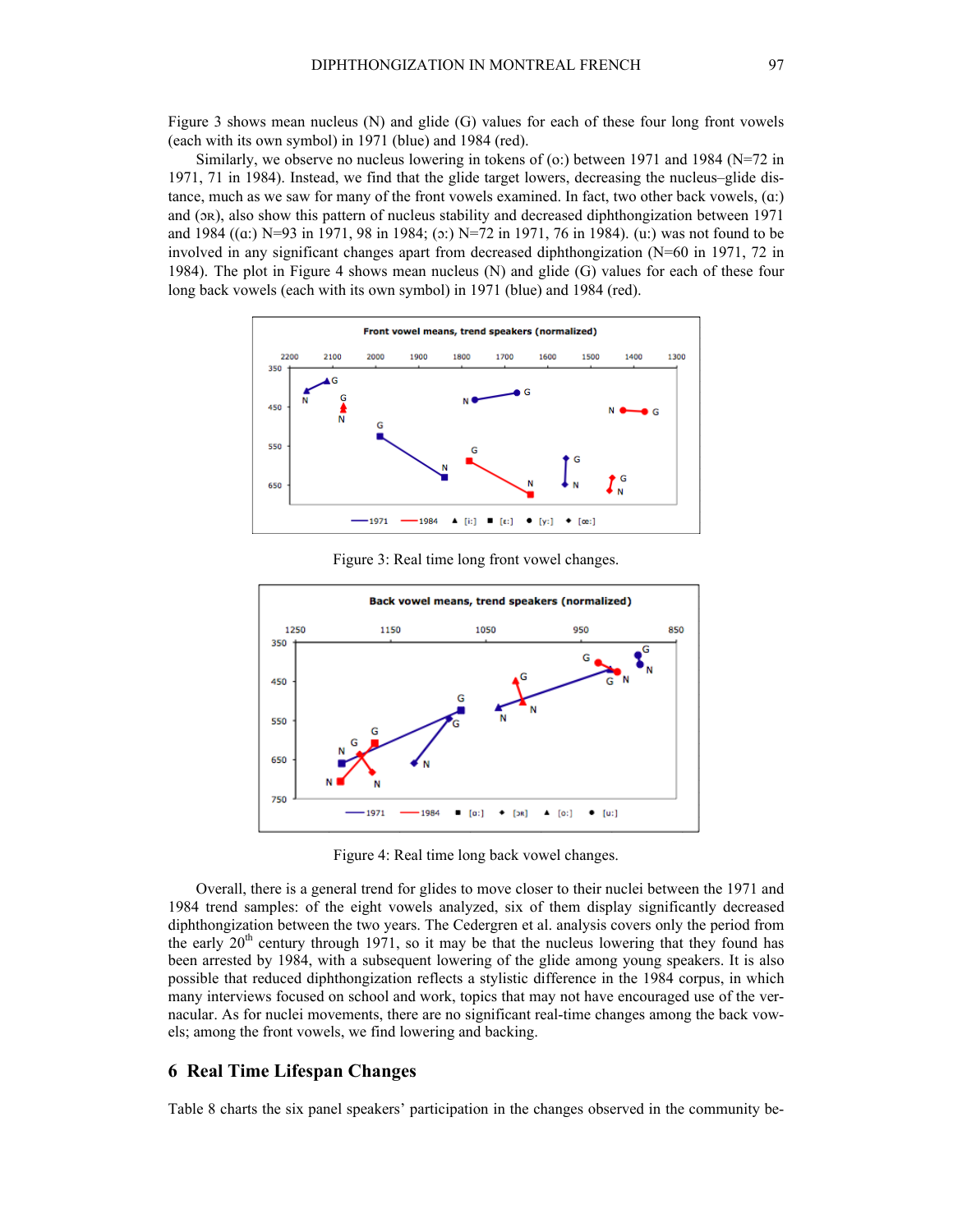tween 1971 and 1984. A check mark ( $\sqrt{ }$ ) indicates that a speaker's vowel moves significantly  $(p<01)$  by means of a t-test) in the direction of the community between his first interview in 1971 and his second interview in 1984. (No data is given for panel speakers in 1995 because there is no 1995 trend sample to provide a comparison.) "STABLE" indicates that a speaker displays no significant change for that vowel between 1971 and 1984. Where a speaker's vowel movements diverge significantly from what is observed in the community, his specific movements are reported.

| Community                     | Paul G.            | Lysiane B.    | Louise C.     | Ghislain N.   | Claire R.             | Charles P.           |
|-------------------------------|--------------------|---------------|---------------|---------------|-----------------------|----------------------|
| changes                       | WC)                | $(WC+)$       | (MC)          | (MC)          | (UMC)                 | (UMC)                |
| [i:] lowering                 | backs              | fronts        | backs         | <b>STABLE</b> |                       | raises glide         |
| [y:] backing $\&$<br>lowering | V                  | <b>STABLE</b> | V             | <b>STABLE</b> | V                     |                      |
| [ε:] backing &<br>lowering    | V                  | <b>STABLE</b> | raises        |               | V                     | <b>STABLE</b>        |
| $[\alpha:]$ backing           |                    | <b>STABLE</b> | lowers        | <b>STABLE</b> | lowers                | <b>STABLE</b>        |
| $\lceil a \rceil$ †           | <b>STABLE</b>      | backs         | V             | <b>STABLE</b> | lowers $\&$<br>fronts | raises $\&$<br>backs |
| $[0:]$ †                      | lowers &<br>fronts | <b>STABLE</b> | <b>STABLE</b> | <b>STABLE</b> | lowers $\&$<br>fronts | <b>STABLE</b>        |
| $[0:]$ †                      | fronts             | <b>STABLE</b> | <b>STABLE</b> | <b>STABLE</b> | lowers                | <b>STABLE</b>        |
| $[u:]\dagger$                 | fronts             | <b>STABLE</b> | <b>STABLE</b> | <b>STABLE</b> | lowers                | <b>STABLE</b>        |

Table 8: Panel speakers' participation in community changes. †Glide fronts/lowers, nucleus stable.

Immediately obvious is the large number of speakers who display stability across their lifespans with regard to community changes: this is what we would expect for speakers well past the critical period in the first set of recordings. Lysiane B. and Ghislain N., in particular, display a high degree of stability in their system of long vowels as they age. This is evident for Lysiane B., as shown in Figure 5: though her  $(\alpha)$ ; appears to raise and back, neither movement is statistically significant (N=14 in 1971, 15 in 1984).



Figure 5: ( $\alpha$ :) changes among the trend and one panel speaker.

However, every speaker shows a significant change in at least one vowel, with Paul G., the working class male, changing in the direction of the community for three vowels, the most of any speaker. By way of example, the plots in Figure 6 compare the trend sample's (y:) change to that of Paul G. (N=14 in 1971, 15 in 1984).

Though Claire R. also appears to follow the community in a number of changes, closer investigation reveals that it is only those changes that involve vowel lowering; in fact, she significantly lowers her other long vowels as well, despite the fact that the community does not. In her case, then, there seems to be a general process of lowering of her entire vowel system.

Finally, all speakers but Ghislain N. (the most stable) show at least one vowel moving in a different direction from the community, as exemplified by the plots in Figure 7, in which the community backs and lowers but Louise C. raises<sup>7</sup> (N=22 in 1971, 15 in 1984).

 <sup>7</sup> Louise's 1984 mean nevertheless brings her closer to other speakers: while her 1971 nucleus is much lower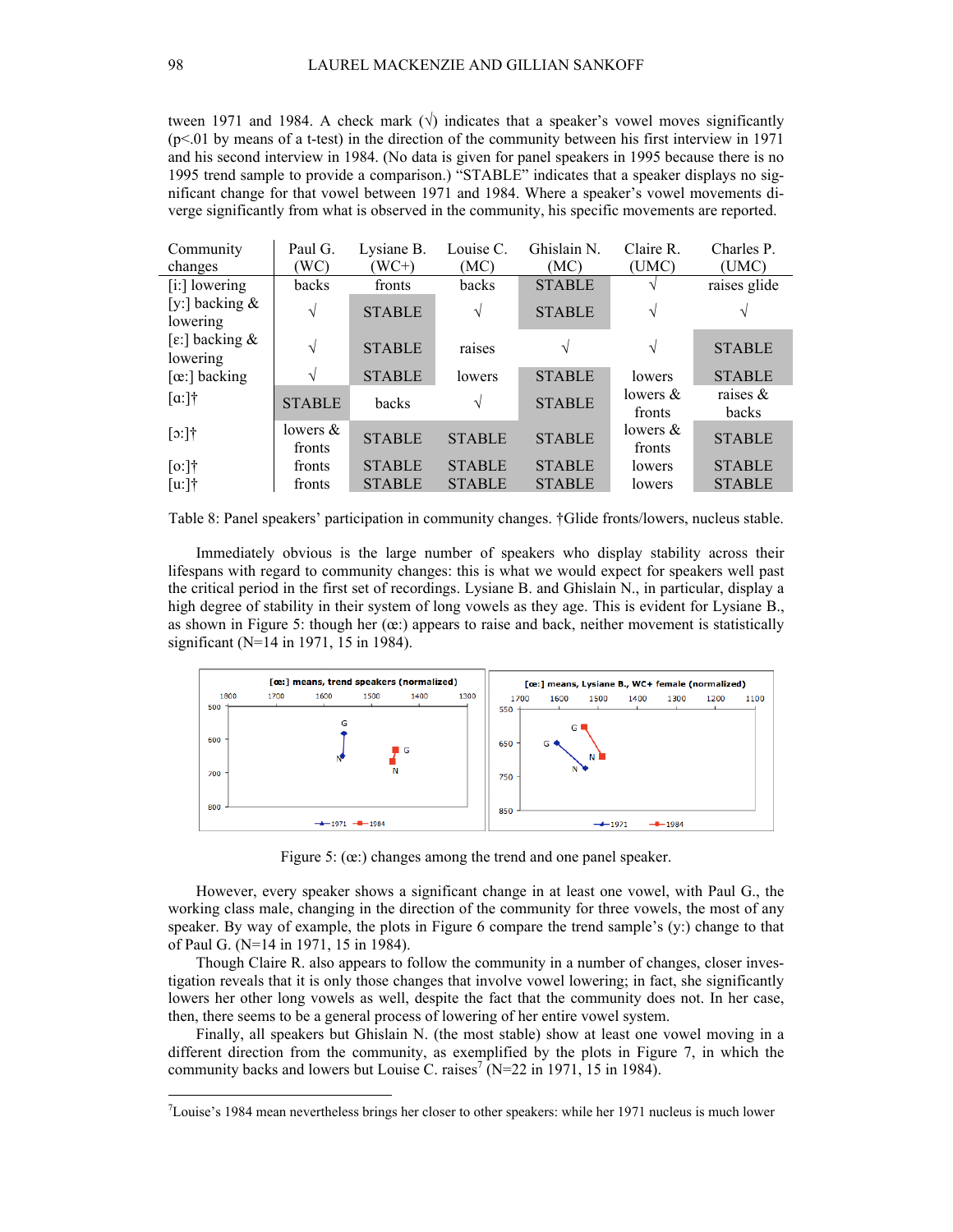

Figure 6: (y:) changes among the trend and one panel speaker.



Figure 7:  $(\varepsilon)$  changes among the trend and one panel speaker.

How can we explain such anomalous movements, which clearly do not indicate participation in community changes? One possible explanation is that they result from physiological changes due to the aging process. In his longitudinal study of the vowel system of the Queen of England, Harrington (2006) examines her pronunciation of  $\lceil 5 \rceil$  in two different time periods. Since  $\lceil 5 \rceil$  is not expected to be undergoing community change, any observed changes in this vowel should be due to age effects rather than to participation in community changes. Harrington finds that all formant frequencies of  $[\circ]$  significantly lower across the Queen's lifespan. Based on these results, then, the aging process may explain any formant lowering observed in our panel, such as the anomalous raising and backing observed among speakers such as Louise C. and Charles P.

We also considered the possibility that anomalous speakers may in fact be participating in changes in the surrounding community that for some reason are not evident in our trend sample, but this seems unlikely: our trend sample is large enough that any significant changes should be evident; furthermore, the anomalous movements are scattered throughout the panel and typically speaker-specific, and thus do not appear to be part of a unified or organized change. Most likely, these anomalous movements are simply noise in the data, due to relatively small sample sizes  $(\sim 15$ tokens per vowel per interview). Finally, it's worth noting that many of the anomalous movements are restricted to (i:), which has been reported to display considerable phonetic variation in other languages with no effects on perception (Paul De Decker, p.c.).

# **7 Conclusion**

This paper has followed the lead of Sankoff and Blondeau (2006) by examining the potential for speakers to change their linguistic systems later in life, by participating in ongoing changes observed in the surrounding community. While Sankoff and Blondeau examined a change from above, our work differs by examining a change from below the level of consciousness, namely diphthongization of long vowels. We find that, though there is considerable stability in the long vowels of our panel speakers over the 24-year span of our study, a few display linguistic malleability, shifting one or more vowels in the direction of real-time community changes.<sup>8</sup>

than the community mean, her 1984 nucleus closely approaches the community norm. <sup>8</sup>

 ${}^{8}$ It is perhaps noteworthy that 5 of our 6 panel speakers were already age 20 or over at the time of the first